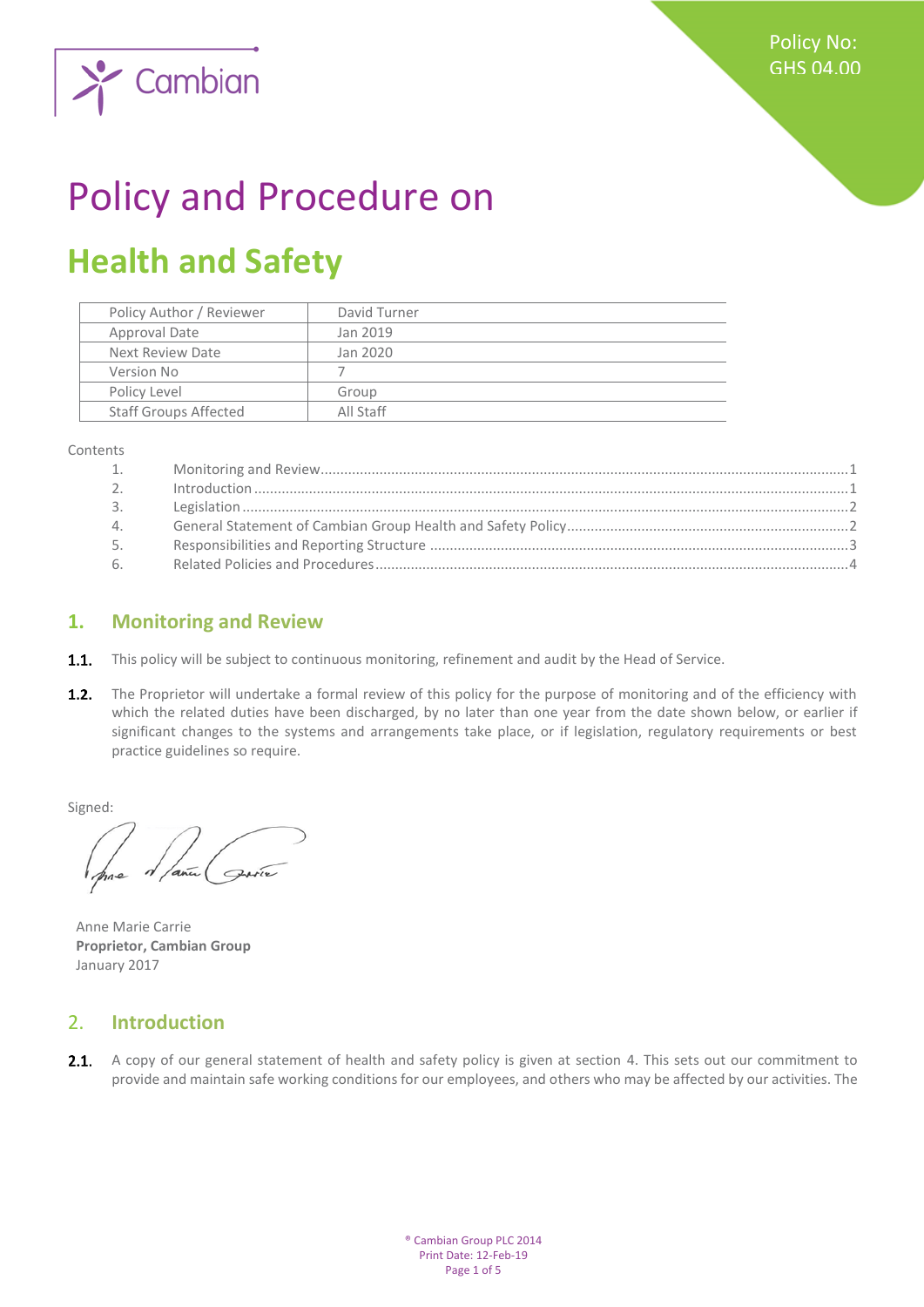

objectives and implications of this statement are communicated to our employees, initially through our induction process and subsequently through the Achieve online training programme and the contents of this policy.

- $2.2.$ Individual senior level responsibilities and reporting arrangements are detailed at section 5.
- $2.3.$ This policy is supported by our health and safety management system which details our arrangements for the effective management of our significant risks and exposures. This includes detailed policies and procedures, our process for assessing risk, and our arrangements for emergencies, fire and first aid etc. These are listed at section 6.

#### <span id="page-1-0"></span>**3. Legislation**

- $3.1.$ The purpose of this policy is to ensure that, as far as reasonably practicable, the safety of all employees, individuals in our care, visitors and any other individuals who may be affected by our activities is safeguarded through compliance with relevant health and safety legislation including:
	- Control of Asbestos Regulations 2012
	- Control of Substances Hazardous to Health Regulations 2002
	- Electricity at Work Regulations 1989
	- Equality Act 2010
	- Gas Safety (Installation and Use) Regulations 1994 and 1998
	- Health and Safety (Display Screen Equipment) Regulations 1992
	- Health and Safety (First Aid) Regulations 1991
	- Health and Safety (Safety Signs and Safety Signals) Regulations 1996
	- Health and Safety at Work etc. Act 1974
	- Management of Health and Safety at Work Regulations 1999
	- Manual Handling Operations Regulations 1992
	- Personal Protective Equipment at Work Regulations 1992
	- Regulatory Reform (Fire Safety) Order 2005
	- Reporting of Injuries, Diseases and Dangerous Occurrences Regulations 2013,
	- Work at Height Regulations 2005
	- Workplace (Health, Safety and Welfare) Regulations 1992

#### <span id="page-1-1"></span>4. General Statement of Cambian Group Health and Safety Policy

- $4.1.$ It is our policy to ensure, so far as is reasonably practicable, the safety of all employees and any other persons who may be directly affected by the activities of the Company.
- $4.2.$ So far as is reasonably practicable, Cambian Group will also:
	- Aim to achieve compliance with legal requirements through good occupational health and safety performance.
	- Provide adequate resources to implement this policy.
	- Establish and maintain a safe and healthy working environment.
	- Ensure that significant risks arising from work activities under our control are eliminated or adequately controlled.
	- Develop and implement appropriate occupational health and safety procedures, and safe working practices.
	- Include the management of health and safety as a specific responsibility of registered managers/heads/principals at all levels.
	- Ensure this policy is understood and implemented throughout the organisation.
	- Involve employees in health and safety decisions through consultation and co-operation.
	- Maintain workplaces under our control in a condition that is safe and without risk to health.
	- Regularly review compliance with the policy and the management system that support it.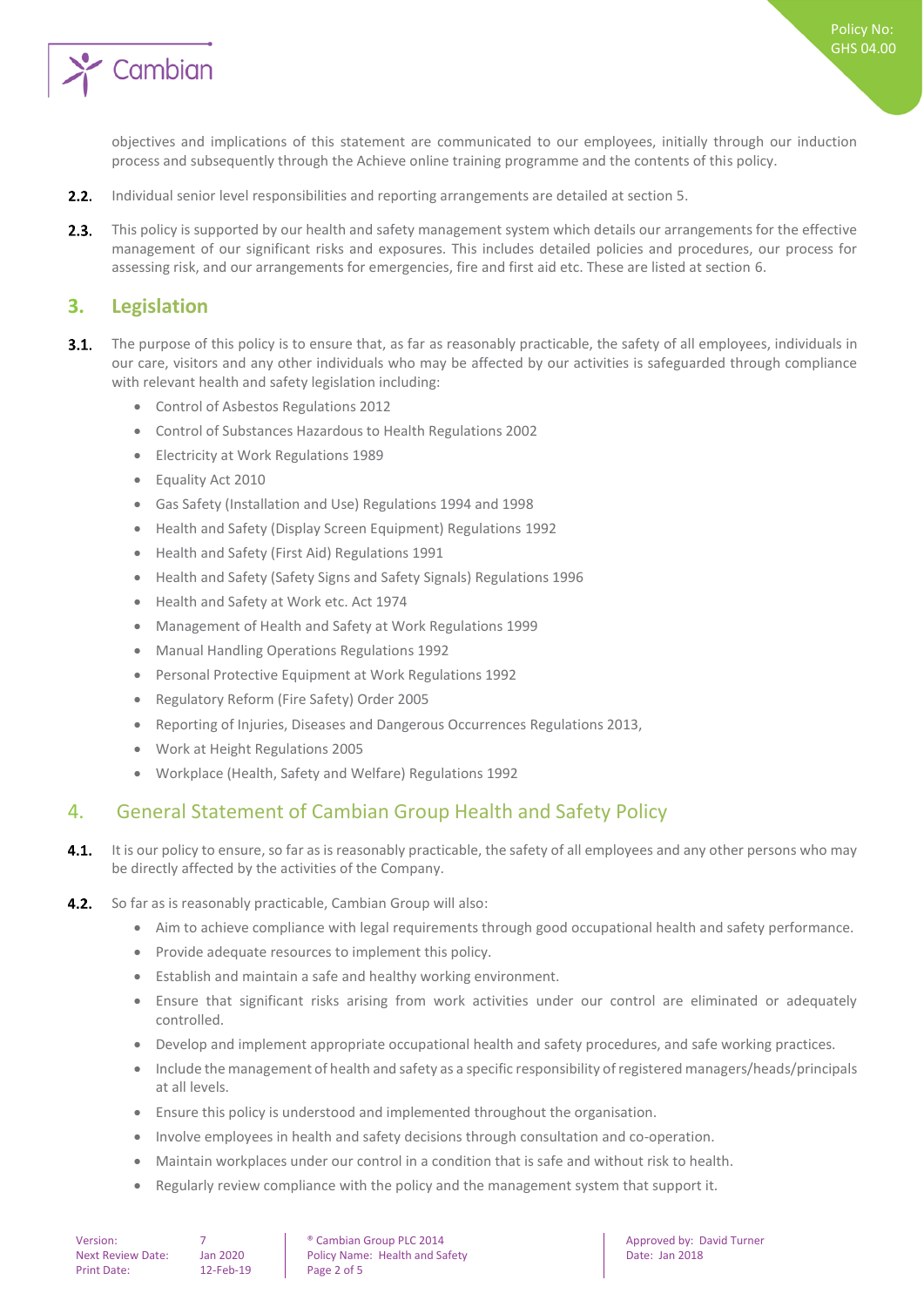

## <span id="page-2-0"></span>5. Responsibilities and Reporting Structure

- $5.1.$ To meet the objectives of our health and safety policy we have clearly defined senior level responsibilities for the management of health and safety. These are summarised in the following organogram.
- $5.2.$ This hierarchy does not necessarily represent the organisation for other business activities.
- $5.3.$ The Chief Executive has ultimate responsibility for the formulation and implementation of the company's health and safety policy, and in particular for:
	- Ensuring that the necessary arrangements are in place for managing health and safety effectively, and that senior managers are accountable for health and safety.
	- Considering health and safety during the planning and implementation of business strategy.
	- Ensuring there are sufficient resources for meeting the objectives of the health and safety policy.
	- Including health and safety on the agenda of Board meetings and senior executive meetings.
	- Ensuring arrangements are in place to monitor and review health and safety performance across the company, including accidents and incidents; and ensuring that the necessary amendments are made to relevant policies, procedures and processes.
	- Periodically reviewing the objectives of the health and safety policy.
- $5.4.$ Specific overall responsibility for the management of our health and safety programme on a day to day basis has been assigned to the Group Property Director supported as appropriate by the Chief Operating Officer, Director of Facilities Maintenance and Group Clinical Director. This includes:
	- Ensuring that the objectives of health and safety policy are implemented.
	- Ensuring that health and safety is considered prior to the implementation of new processes.
	- Ensuring that suitable policies and procedures are provided and implemented to meet the objectives of the health and safety policy.
	- Ensuring that there is a training policy in place so that employees are competent for their respective roles and their health and safety responsibilities.
	- Ensuring that arrangements are in place for the elimination or control of risks in relation to health and safety.
	- Ensuring suitable emergency arrangements are in place in relation to fire, accidents and first aid.
	- Ensuring suitable controls are in place for the effective management of contractors.
	- Ensure that reports, recommendations and notices issued by enforcement authorities, external auditors, and other relevant parties are evaluated and actioned within allocated timescales.
	- Ensuring that contractors are competent for the work they carry out and operate to an effective permit to work system where applicable.
	- Monitoring performance in relation to health and safety and reporting to the Chief Executive on progress against the objectives of the health and safety policy.
	- Reviewing accidents and other incidents in relation to health and safety and reporting to the Chief Executive on the outcome of these investigations.
	- Ensuring that all the essential elements of the health and safety system are implemented, monitored and reviewed.
- $5.5.$ Day to day responsibility for the management of health and safety at individual locations is delegated to School Heads/Principals and Registered Managers of each individual location. This includes:
	- Ensuring risk assessments are completed and reviewed for all significant work activities and the results of these assessments are implemented and communicated to employees.
	- Ensuring that the arrangements for fire, first aid, accidents and emergencies are implemented.
	- Ensuring that accident and incidents have been reported, recorded, notified and investigated as appropriate, and records are maintained.
	- Monitor health and safety standards on site at regular intervals and ensure remedial action is implemented.

| Version:                 |        |
|--------------------------|--------|
| <b>Next Review Date:</b> | Jan    |
| Print Date:              | $12 -$ |

• Cambian Group PLC 2014 **Approved by: David Turner Approved by: David Turner** 2020 Policy Name: Health and Safety **Date: Jan 2018** Date: Jan 2018  $-$  Feb-19 Page 3 of 5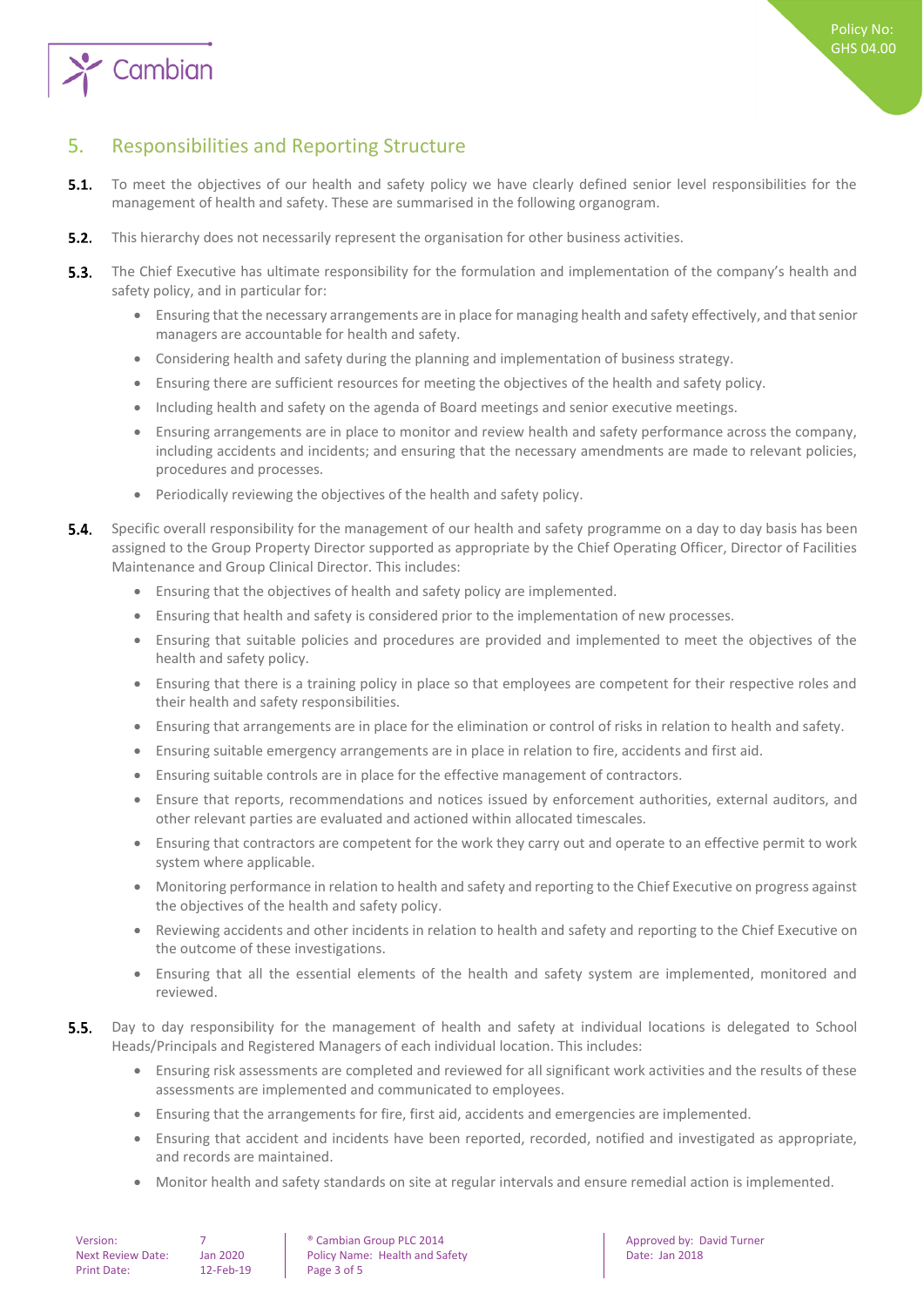

- Ensuring that employees receive adequate training, information, instruction and supervision to discharge to their specific health and safety responsibilities.
- Promptly informing the Group Property Director of any significant health and safety failure.
- Providing the Group Property Director with regular reports on health and safety performance.
- Ensuring that local health and safety records and documentation are complete and are systematically stored.
- $5.6.$ Health and safety performance is reviewed locally on a monthly basis against defined key point indicators.
- $5.7.$ Health and safety risks are reviewed at a corporate level at the Quarterly Care Quality Committee.
- <span id="page-3-0"></span> $5.8.$ Summary data is then submitted for review at the PLC Board.

#### 6. Related Policies and Procedures

6.1. GHS 04.01 Accidents/Incidents

| <b>6.2.</b> GHS 04.02  | Asbestos                                                   |
|------------------------|------------------------------------------------------------|
| <b>6.3.</b> GHS 04.03  | Checklists                                                 |
| <b>6.4.</b> GHS 04.04  | Consultation                                               |
| <b>6.5.</b> GHS 04.05  | Contractors                                                |
| <b>6.6.</b> GHS 04.06  | Control of Substances Hazardous to Health                  |
| <b>6.7.</b> GHS 04.07  | <b>Disability Discrimination</b>                           |
| <b>6.8.</b> GHS 04.08  | Display Screen Equipment                                   |
| <b>6.9.</b> GHS 04.09  | Fire Safety                                                |
| 6.10. GHS 04.10        | First Aid                                                  |
| <b>6.11.</b> GHS 04.11 | Gas Safety                                                 |
| <b>6.12.</b> GHS 04.12 | Lone Working                                               |
| <b>6.13.</b> GHS 04.13 | <b>Manual Handling</b>                                     |
| <b>6.14.</b> GHS 04.14 | Medical Oxygen                                             |
| <b>6.15.</b> GHS 04.15 | New and Expectant Mothers                                  |
| 6.16. GHS 04.16        | Permit to Work                                             |
|                        | <b>6.17.</b> GHS 04.17 Personal Protective Equipment (PPE) |
| 6.18. GHS 04.18        | <b>Risk Assessments</b>                                    |
| 6.19. GHS 04.19        | Slips and Trips                                            |
| <b>6.20.</b> GHS 04.20 | <b>Statutory Inspection</b>                                |
| 6.21. GHS 04.21        | Water Safety                                               |
| <b>6.22.</b> GHS 04.22 | Work at Height                                             |
| 6.23. GHS 04.23        | Workplace Safety                                           |